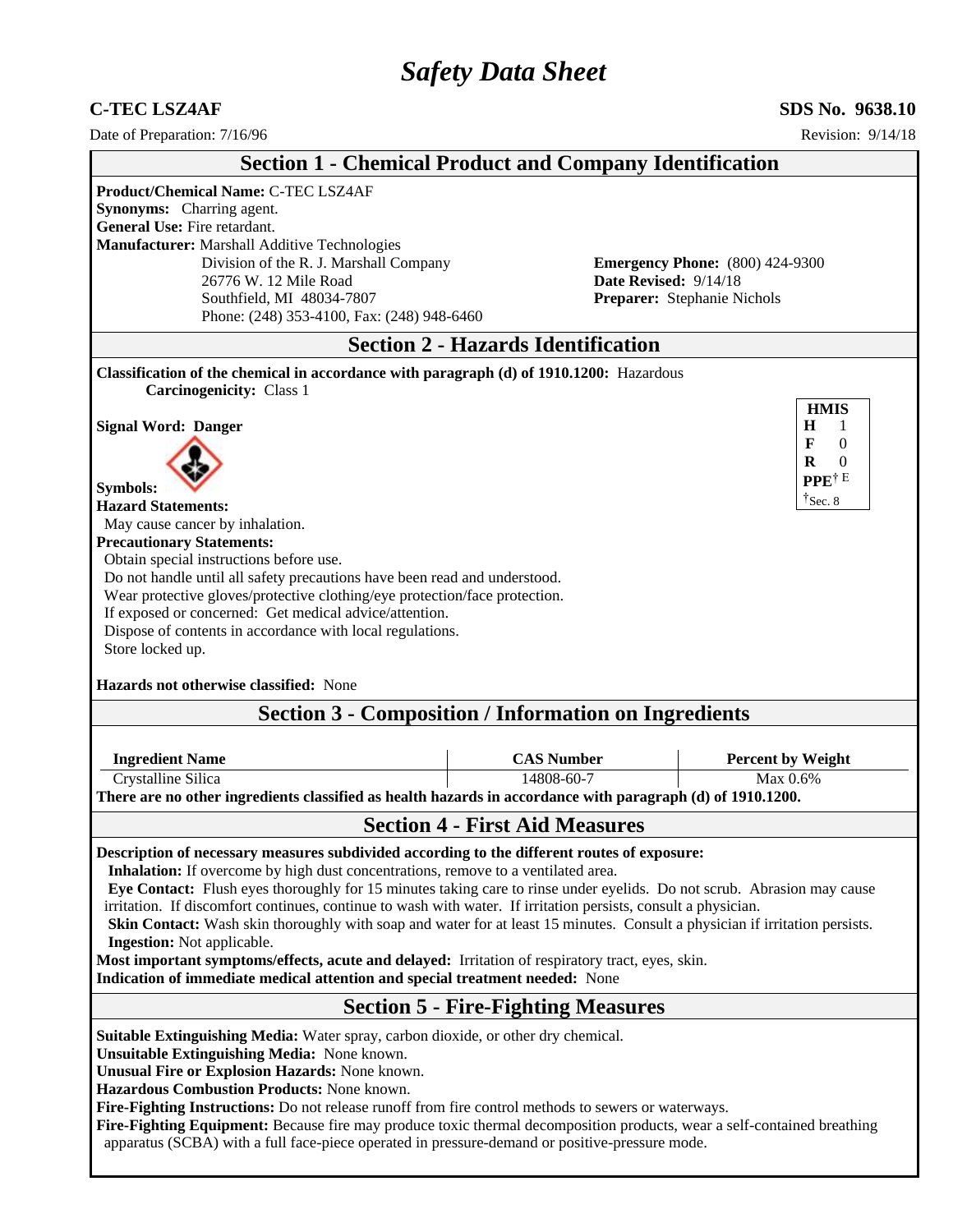# **Section 6 - Accidental Release Measures**

**Personal precautions, protective equipment, and emergency procedures:** Avoid formation and inhalation of dust. Provide general or local exhaust ventilation systems to maintain airborne concentrations below OSHA PELs. Wear suitable protective equipment. Dispose of spilled material in accordance with local regulations.

**Methods and materials for containment and cleaning up:** Sweep or vacuum up. Collect spilled material in suitable containers or bags for recovery or disposal.

# **Section 7 - Handling and Storage**

**Precautions for safe handling:** Avoid generating dust during handling. Store in a closed container in a dry area. Do not store in open, inadequate, or miss-labeled packaging.

# **Section 8 - Exposure Controls / Personal Protection**

#### **Engineering Controls:**

**Ventilation:** Provide general or local exhaust ventilation systems to maintain airborne concentrations below OSHA PELs (Sec. 2). Local exhaust ventilation is preferred because it prevents contaminant dispersion into the work area by controlling it at its source.

#### **Administrative Controls:**

**Respiratory Protection:** Dust mask recommended.

**Protective Clothing/Equipment:** Wear protective gloves and glasses. Contact lenses are not eye protective devices. Appropriate eye protection must be worn instead of, or in conjunction with contact lenses.

**Contaminated Equipment:** Separate contaminated work clothes from street clothes. Launder before reuse. Remove this

material from your shoes and clean personal protective equipment.

**Comments:** Never eat, drink, or smoke in work areas. Practice good personal hygiene after using this material, especially before eating, drinking, smoking, using the toilet, or applying cosmetics.

|                                       | <b>OSHA PEL</b>                                                                                                            |             | <b>ACGIH TLV</b>                  |             |
|---------------------------------------|----------------------------------------------------------------------------------------------------------------------------|-------------|-----------------------------------|-------------|
| Ingredient                            | TWA                                                                                                                        | <b>STEL</b> | TWA                               | <b>STEL</b> |
| Particulates not otherwise classified | 15 mg/m <sup>3</sup> total<br>$5 \text{ mg/m}^3$ respirable                                                                | none estab. | none estab.                       | none estab. |
| Crystalline Silica                    | $(30 \text{ mg/m}^3 / (80 \text{SiO}_2 + 2))$ total dust<br>$(10 \text{ mg/m}^3/(96 \text{SiO}_2 + 2))$ respirable<br>dust | none estab. | .025 mg/m <sup>3</sup> respirable | None estab. |

Note: For the purpose of reporting for Section 313 of Title III of the Superfund Amendments and Reauthorization Act of 1986 and 40 CFR 372.0 the maximum percent by weight Zinc content is 12.46.

## **Section 9 - Physical and Chemical Properties**

**Appearance:** white powder **Odor:** odorless **Odor Threshold:** n/e **pH:** not available **Freezing/Melting Point:** not applicable **Boiling Point:** not applicable **Flash Point:** not applicable **Flash Point Method:** not applicable **Evaporation Rate:** not applicable **Flammability:** Non-flammable. **Upper/lower flammability or explosive limits:** not applicable

**Vapor Pressure:** not applicable **Vapor Density (Air=1):** not applicable **Relative Density:** 3.2 **Water Solubility:** Slightly soluble **Other Solubilities:** not applicable **Partition coefficient:** n-octanol/water; not applicable **Auto-ignition Temperature:** Not applicable **Decomposition Temperature:** not determined **Viscosity:** not applicable

# **Section 10 - Stability and Reactivity**

**Reactivity:** Stable under ambient temperatures and pressures.

**Chemical stability:** This product is stable at room temperature in closed containers under normal storage and handling conditions.

**Possibility of hazardous reactions:** None known.

**Conditions to avoid:** None known.

**Incompatible materials:** Copper and copper-containing materials including bronze and brass.

**Hazardous Decomposition Products:** Gaseous ammonia (NH3) may evolve upon thermal decomposition.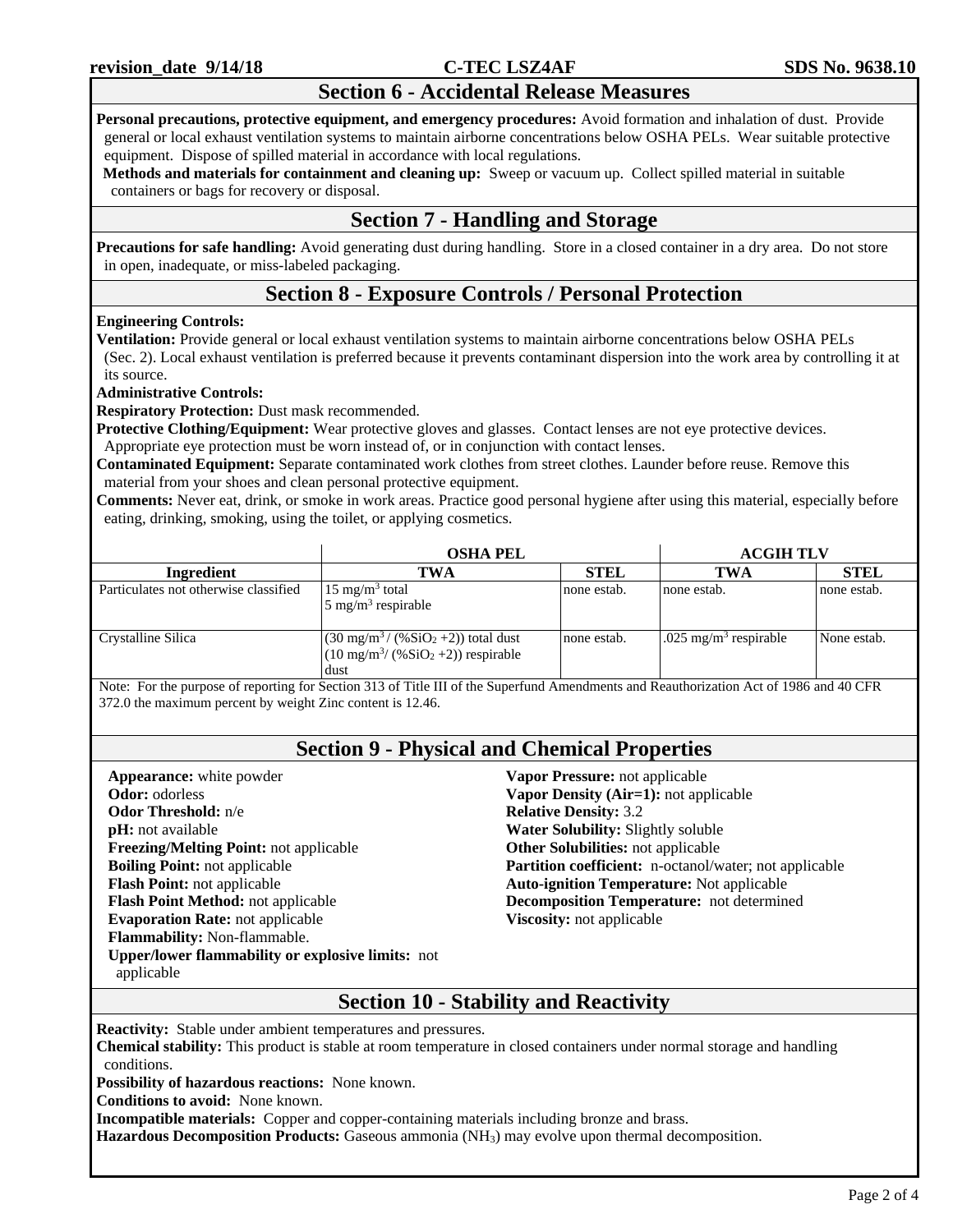# **Section 11- Toxicological Information**

#### **Information on the likely routes of exposure:** Eye, Skin, and Inhalation.

**Symptoms related to the physical, chemical, and toxicological characteristics:**

 **Eye Effects:** May cause irritation through mechanical abrasion.

**Skin Effects:** May cause irritation through mechanical abrasion.

**Inhalation:** Overexposure to dust may cause irritation to the respiratory tract.

 **Ingestion:** not applicable.

**Delayed and immediate effects and also chronic effects from short- and long-term exposure:** None known. **Carcinogenicity:** IARC and NTP have listed crystalline silica as a human carcinogen.

# **Section 12 - Ecological Information**

**Eco-toxicity:** Contains a zinc compound which is classified as very toxic to aquatic life.

**Persistence and degradability:** Not determined.

**Bio-accumulative potential:** Not determined.

**Mobility in soil:** Not determined.

## **Section 13 - Disposal Considerations**

**Disposal:** Recycle if possible or landfill. This substance is inert and does not require special disposal methods. Follow applicable Federal, state, and local regulations.

## **Section 14 - Transport Information**

**DOT Transportation Data (49 CFR 172.101):** This product is not classified as dangerous under the transport regulations for road, rail, sea, or air transport.

**UN Number:** None **UN proper shipping name:** None **Transport hazard class:** None **Packing group:** None **Environmental hazards:** Marine pollutant **Transport in bulk according to Annex II of MARPOL 73/78 and the IBC Code:** not restricted **Special precautions:** None

IATA: This material is not regulated per IATA.

# **Section 15 - Regulatory Information**

#### **EPA Regulations:**

RCRA Hazardous Waste Number: Not listed (40 CFR 261.33)

RCRA Hazardous Waste Classification: Not classified

CERCLA Hazardous Substance (40 CFR 302.4) Not listed

SARA Toxic Chemical (40 CFR 372.65): Not listed

SARA EHS (Extremely Hazardous Substance) (40 CFR 355): Not listed

Zinc or Zinc compounds are subject to the reporting requirements of Section 313 of Title III of the Superfund Amendments and Reauthorization Act of 1986 and 40 CFR 372.0

**Prop65:** This product can expose you to chemicals including crystalline silica which is known to the State of California to cause cancer.

#### **OSHA Regulations:**

Air Contaminant (29 CFR 1910.1000, Table Z-1, Z-1-A): Not listed

#### **TSCA**

This substance or all of its components are on the Chemical Substances Inventory of the Toxic Substance Control Act (TSCA Inventory [USA]). Please note that this product is not subject to any legal reporting requirements under these acts.

#### **INTERNATIONAL REGULATIONS**

Canadian Domestic Substances List: Components of this product are listed on the Canadian DSL. Europe: This substance or all of its components are listed on EINECS, the European Inventory of Existing Commercial Chemical Substances.

Australia: Components of this product are listed on AICS, the Australian Inventory of Chemical Substances.